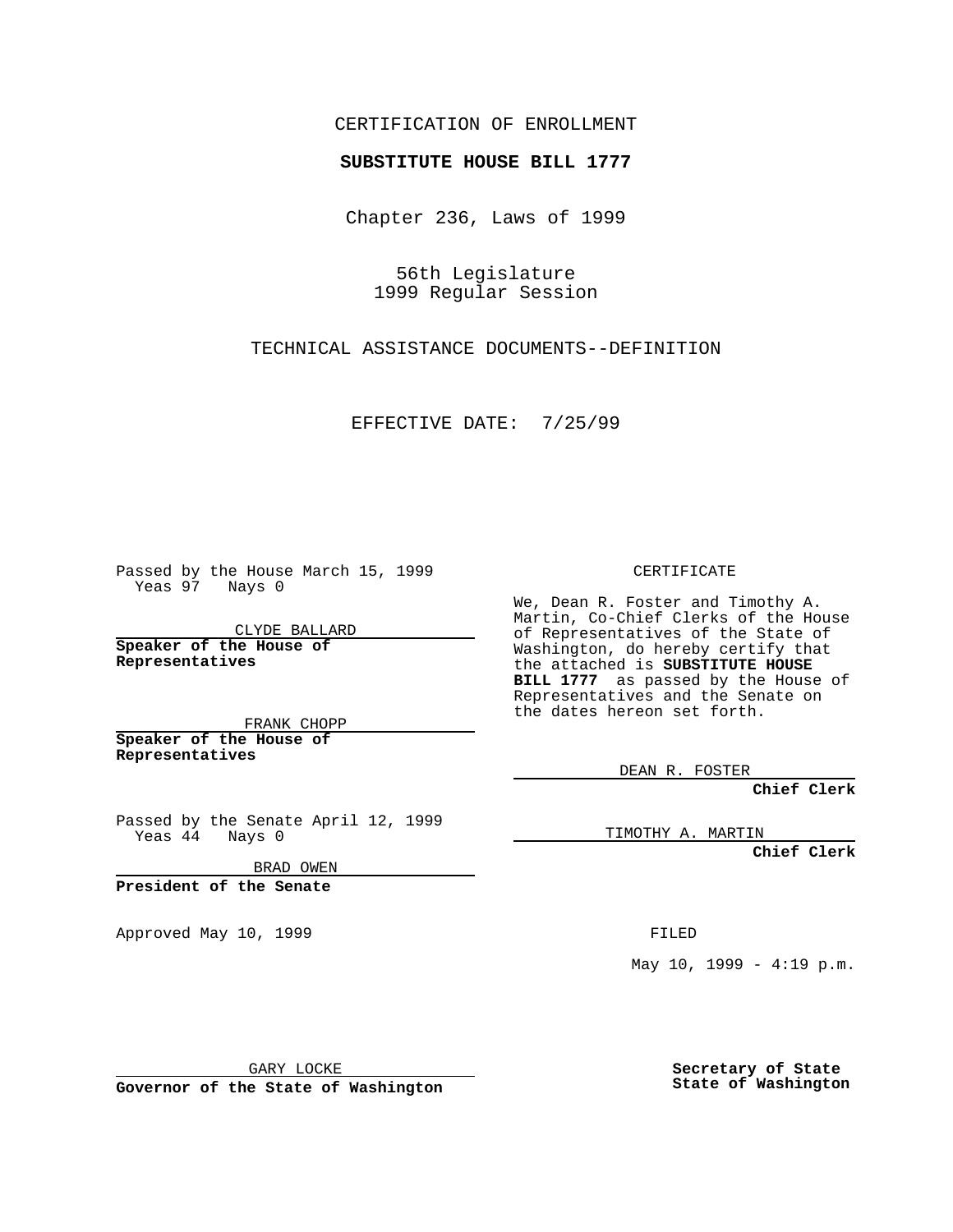## **SUBSTITUTE HOUSE BILL 1777** \_\_\_\_\_\_\_\_\_\_\_\_\_\_\_\_\_\_\_\_\_\_\_\_\_\_\_\_\_\_\_\_\_\_\_\_\_\_\_\_\_\_\_\_\_\_\_

\_\_\_\_\_\_\_\_\_\_\_\_\_\_\_\_\_\_\_\_\_\_\_\_\_\_\_\_\_\_\_\_\_\_\_\_\_\_\_\_\_\_\_\_\_\_\_

Passed Legislature - 1999 Regular Session

**State of Washington 56th Legislature 1999 Regular Session**

**By** House Committee on State Government (originally sponsored by Representatives B. Chandler, Schindler, McMorris, Dunshee, Romero and Lantz)

Read first time 03/02/1999.

 AN ACT Relating to technical assistance documents; and amending RCW 43.05.010.

BE IT ENACTED BY THE LEGISLATURE OF THE STATE OF WASHINGTON:

 **Sec. 1.** RCW 43.05.010 and 1995 c 403 s 602 are each amended to read as follows:

 Unless the context clearly requires otherwise, the definitions in this section apply throughout this chapter.

 (1) "Civil penalty" means a monetary penalty administratively issued by a regulatory agency for noncompliance with state or federal law or rules. The term does not include any criminal penalty, damage assessments, wages, premiums, or taxes owed, or interest or late fees on any existing obligation.

 (2) "Regulatory agency" means an agency as defined in RCW 34.05.010 that has the authority to issue civil penalties. The term does not include the state patrol or any institution of higher education as defined in RCW 28B.10.016.

(3) "Technical assistance" includes:

 (a) Information on the laws, rules, and compliance methods and technologies applicable to the regulatory agency's programs;